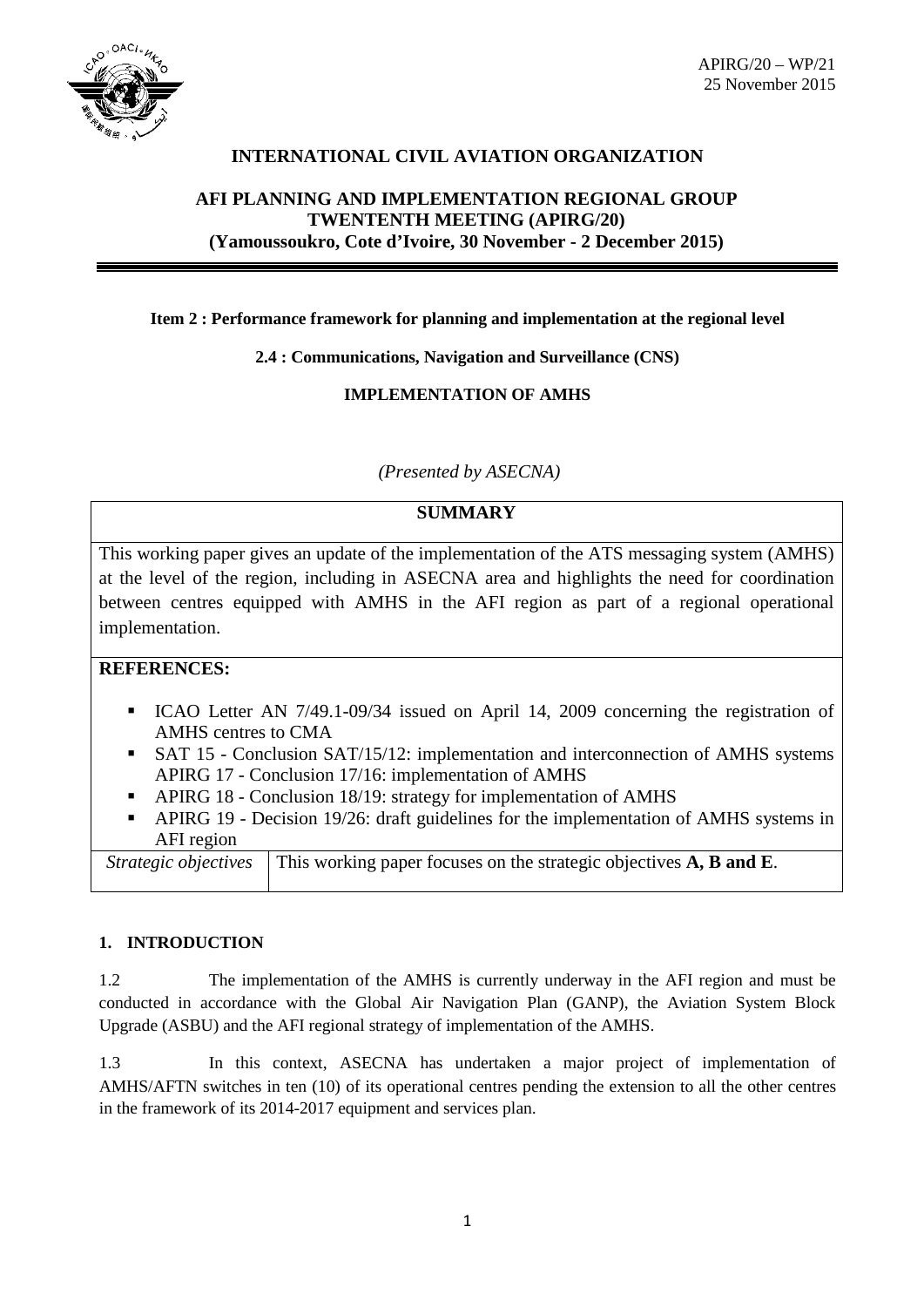1.4 However, at a regional level, some issues should be taken into account without delay, to take full operational advantage in implementing the AMHS in the AFI region.

## **2. DISCUSSION**

2.1. In accordance with conclusion 18/19, the AFI regional AMHS implementation strategy and AFI air navigation plan, ASECNA is proceeding to the progressive implementation of the AMHS in the different operational centres. Thus, in the first phase, main centers such as Dakar, Brazzaville, Niamey, as well as Antananarivo, Bamako, Cotonou, Lomé, N'Djamena, Nouakchott and Ouagadougou, and EAMAC are currently being installed with switches with AMHS capability. At that time, the installation of the system is completed for Dakar, Bamako, Lome and Cotonou centres.

2.2. These centres will be operational by earlier 2016 and the extension to other centres is planned in the 2014-2017 equipment and services plan at the end of which all ASECNA centres will have AMHS capability.

2.3. At the level of the AFI region, other COM centres are equipped with AMHS capacity or are underway but so far the AMHS features are operated only at the local or even national level. As a first ground-to-ground ATN application, it is necessary to upgrade the aeronautical telecommunications infrastructure to allow the operational implementation of the AMHS, based on the TCP/IP Protocol (Protocol for communication between these message servers (MTA) and between MTA and the other end AMHS systems.

2.4. In the context of the operational implementation of the AMHS, the following questions must be addressed as soon as possible. These include :

- coordination of the AMHS addresses, including the registration of the AFI centers at the AMC
- AMHS training, including basic training, technical training and operational training;
- tests of AMHS conformity and interoperability
- pre-operational testing
- operational shifting

2.5. The audit of the AFISNET, whose results were adopted by the top Management of AFISNET network Committee in October, as well as the improvement of aeronautical NAFISAT, SADC-2 and current CAFSAT VSAT networks, will provide network capabilities, protocols and infrastructure necessary for the implementation of the AMHS.

2.6. However, cooperation between the various operational centres with AMHS capabilities as well as different aeronautical VSAT networks operators, is necessary for a smooth implementation of the AMHS at the level of the AFI region in accordance with the schedule of the block zero of Aviation System Block Upgrade (ASBU).